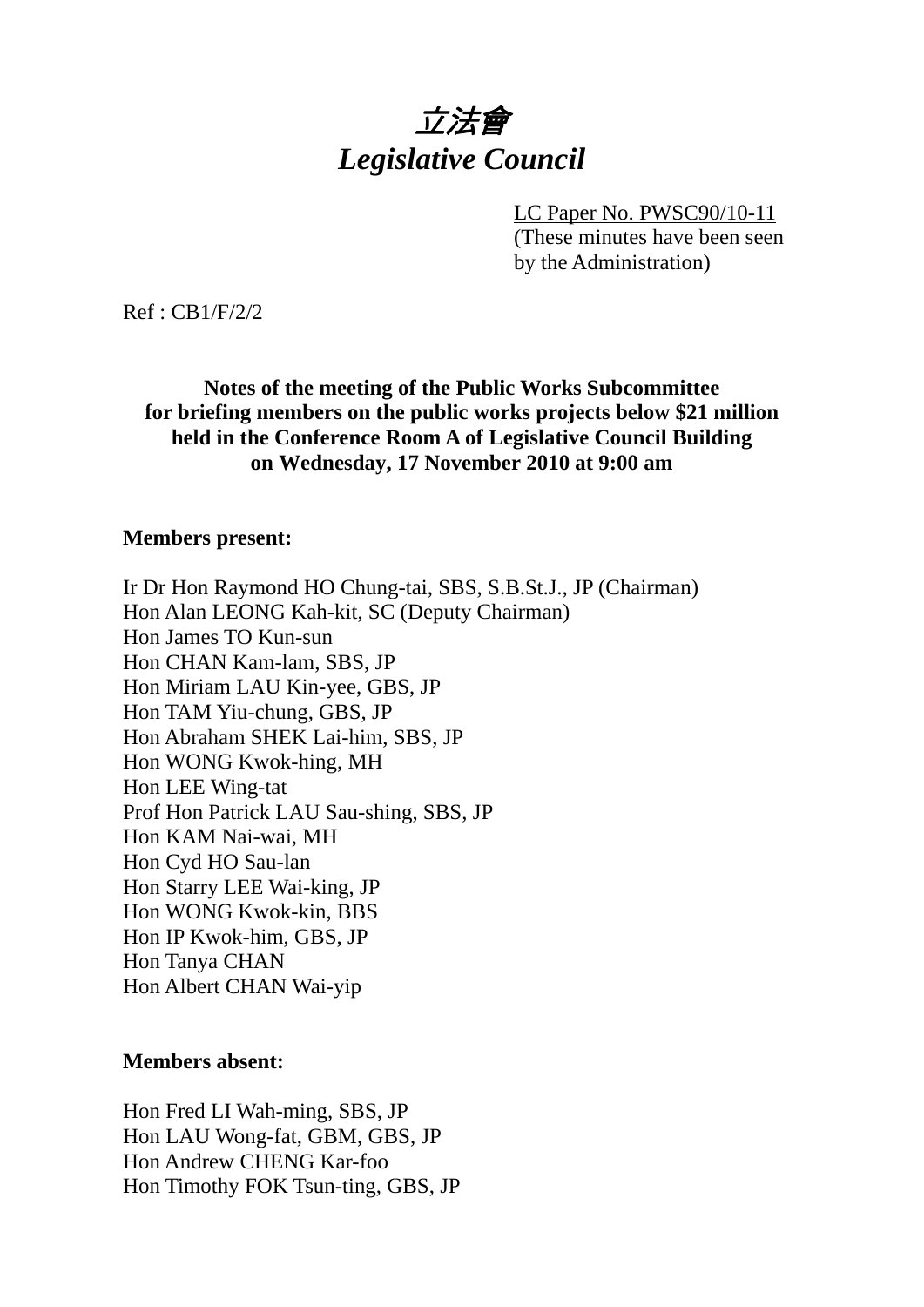Hon CHEUNG Hok-ming, GBS, JP Hon CHAN Hak-kan Dr Hon LEUNG Ka-lau Hon Mrs Regina IP LAU Suk-yee, GBS, JP

#### **Public officers attending:**

| Mrs Pamela TAN  | Director of Home Affairs                      |
|-----------------|-----------------------------------------------|
| Ms Mimi LEE     | Deputy Director of Home Affairs (1)           |
| Mr Andrew TSANG | Assistant Director of Home Affairs (2)        |
| Mr Frankie CHOU | <b>Chief Engineer</b> (Works)                 |
|                 | <b>Home Affairs Department</b>                |
| Mr Bobby CHENG  | Deputy Director (Leisure Services)            |
|                 | Leisure and Cultural Services Department      |
| Mr FONG Siu-wai | <b>Assistant Director (Property Services)</b> |
|                 | <b>Architectural Services Department</b>      |
| Mr Kenneth SHE  | <b>Assistant Director/2</b>                   |
|                 | <b>Services</b><br>Electrical &<br>Mechanical |
|                 | Department                                    |
| Mr NG Kam-chi   | <b>Assistant Director/Development</b>         |
|                 | <b>Highways Department</b>                    |
| Ms Karen CHAN   | <b>Assistant Director (Estate Management)</b> |
|                 | (Lands Administration Office/Headquarters)    |
|                 | <b>Lands Department</b>                       |
| Ms Joyce HO     | Principal Assistant Secretary (Treasury)      |
|                 | (Works)                                       |
|                 | Financial Services and the Treasury Bureau    |
| Ms Winnie HO    | Chief Assistant Secretary (Works) 1           |
|                 | Development Bureau                            |
|                 |                                               |

### **Clerk in attendance:**

Ms Debbie YAU Chief Council Secretary (1)6

#### **Staff in attendance:**

Mrs Constance LI Assistant Secretary General 1 Ms Diana WONG Senior Council Secretary (1)8 Mr Frankie WOO Senior Legislative Assistant (1)3 Ms Christy YAU Legislative Assistant (1)1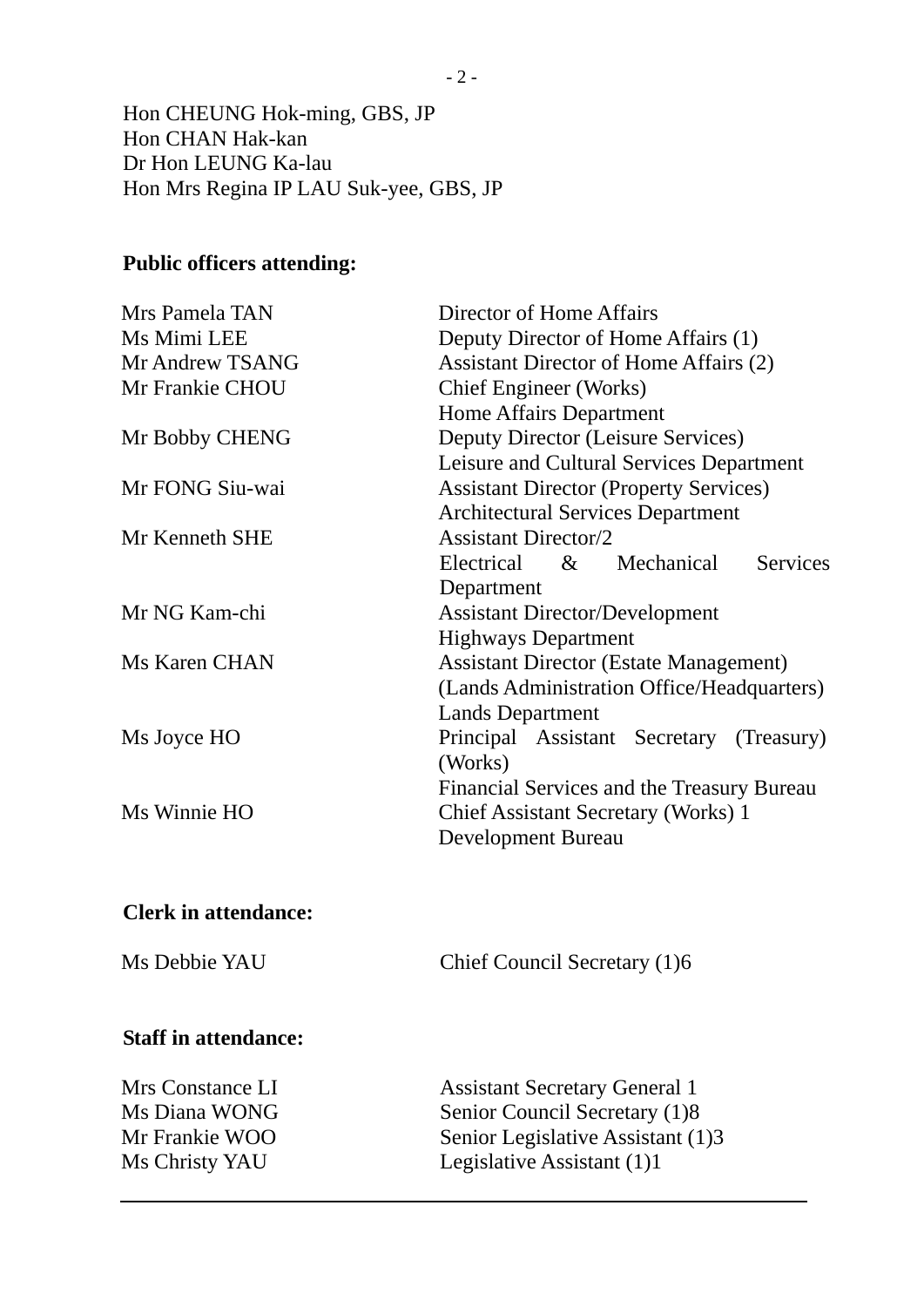## **Briefing on public works projects below \$21 million PWSCI(2010-11)15 District Minor Works Programme and Rural Public Works Programme**

#### Briefing by the Administration

 At the invitation of the Chairman, the Director of Home Affairs (DHA) briefed members on the District Minor Works (DMW) Programme and the Rural Public Works (RPW) Programme funded under two block allocations under Head 707 of the Capital Works Reserve Fund. DHA said that the DMW Programme had been in place since 2008 with an annual provision of \$300 million for district-based works projects implemented by the District Councils (DCs) costing up to \$21 million each. The 18 DCs played a pivotal role in determining the priority, planning and implementation of projects under the DMW Programme in pursuit of the policy initiative of the Chief Executive allowing DCs to have greater involvement in district administration. As regards the RPW Programme, it was established in April 1999 with an annual provision of \$120 million under the RPW block allocation for small scale works projects costing up to \$21 million each.

#### Discussion

### *Maintenance of DMW and RPW projects*

2. Miss Tanya CHAN declared that she was a member of the Central and Western District Council. She expressed concern about the maintenance work for DMW projects and enquired about the recurrent funding allocated for such purpose. DHA advised that the annual recurrent budget for DMW projects was about \$30 million consisting of expenditure ranging from electricity charges, cleaning fees to emergency repair works. DHA said that the allocated amount was sufficient for the time being as the completed facilities were under warranty for the initial period. However, she expected that the level of allocation would be increased when more projects were completed. In response to the Chairman, Chief Engineer (Works) of Home Affairs Department advised that the defect liability period for these projects was usually one year.

3. Miss Tanya CHAN noted that DCs at present would apply for funding one project at a time. She enquired whether the Administration would consider earmarking a sum out of the provisions for DMW or from the RPW block allocation for individual DCs to implement projects in a coherent manner. DHA advised that DCs had been encouraged to implement projects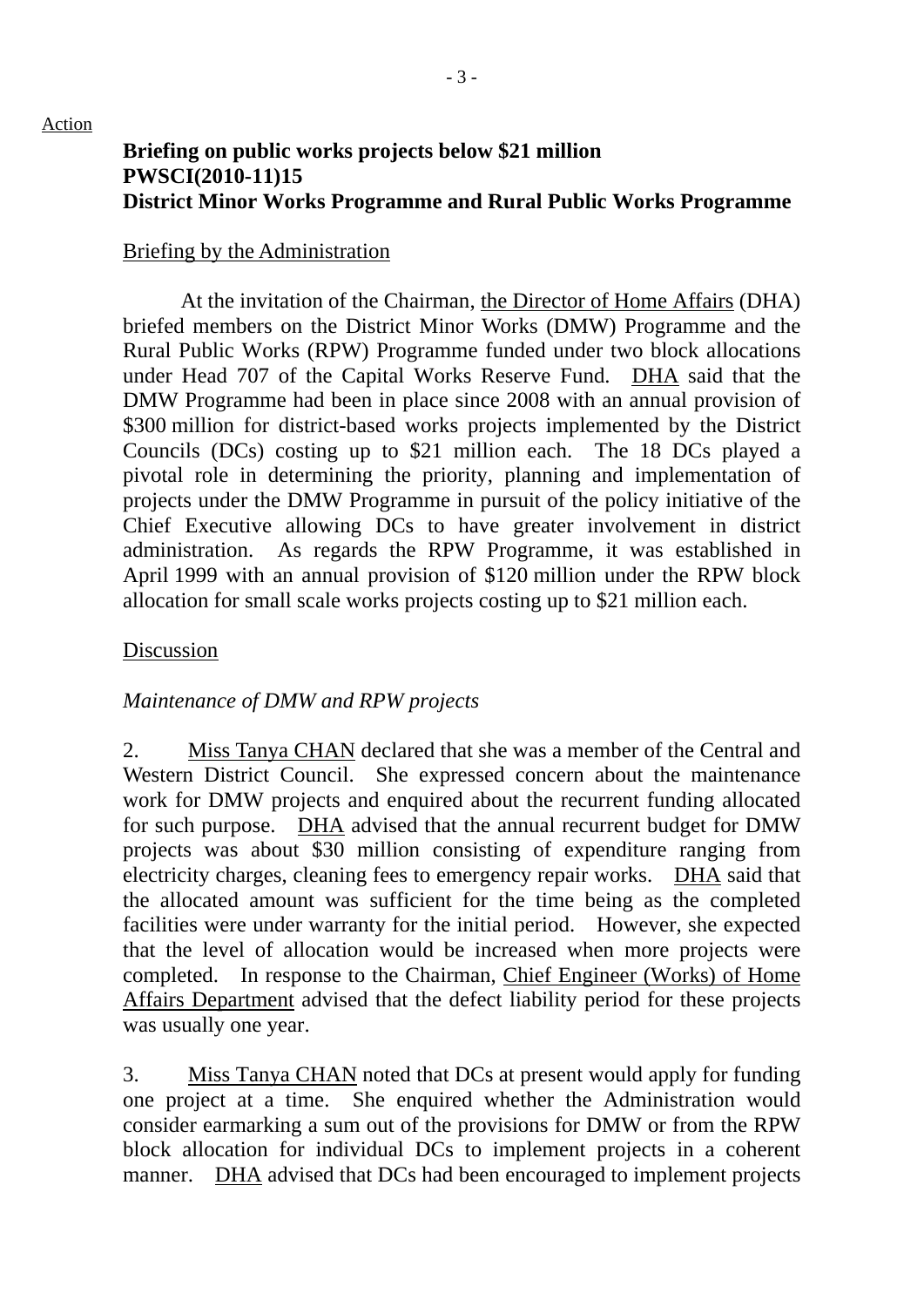which highlighted the characteristics of the district concerned for the enjoyment of the public. The Deputy Director of Home Affairs (1) (DDHA) supplemented that feedback gathered from a recent regional forum pointed to the dual needs for enhancing the overall planning for district facilities and ensuring their sustainability. In this regard, consideration should also be given to recurrent expenditure for the associated works. In response to Mr IP Kwok-him's concern on proper maintenance to ensure safety, DHA further advised that the Home Affairs Department (HAD) was in discussion with the Financial Services and the Treasury Bureau on the recurrent expenditure in DMW and RPW block allocations.

4. Mr Albert CHAN considered the management and maintenance of DMW/RPW projects a policy matter and the respective bureau should set out the management responsibility for district and rural facilities before their commissioning. He requested the Administration to provide information on the mechanism in assigning management and repair responsibility for such facilities funded under the DMW and RPW Programmes.

(*Post-meeting note:* The requested information provided by the Administration has been circulated to all Members on 13 December 2010 vide LC Paper No. PWSC19/10-11.)

5. DDHA responded that the works sections of HAD's nine District Offices in the New Territories were responsible for the maintenance of facilities arising from the RPW Programme. As regards the DMW Programme, DDHA said that the Leisure and Cultural Services Department (LCSD) was responsible for the maintenance of facilities at parks and sitting-out areas, whereas the Architectural Services Department (ArchSD) and the Electrical and Mechanical Services Department were involved in the maintenance of community halls/centres. In respect of other types of projects, such as Pai Lau, Pai Fong and sculptures, the maintenance responsibility would be sorted out case-by-case by relevant departments before project implementation. Addressing the Chairman's concern, DHA clarified that the management responsibility for individual projects would have been agreed before project commencement and there had not been any case of completed works being left unattended.

## *Design and implementation of DMW and RPW projects*

6. Prof Patrick LAU commented that the district facilities had fallen short of public expectation as they had adopted environmental unfriendly and substandard designs. He enquired about the procedure in selecting the project designers. Mr Albert CHAN also opined that most of the DC facilities, such as the rain shelters and benches, were of unattractive designs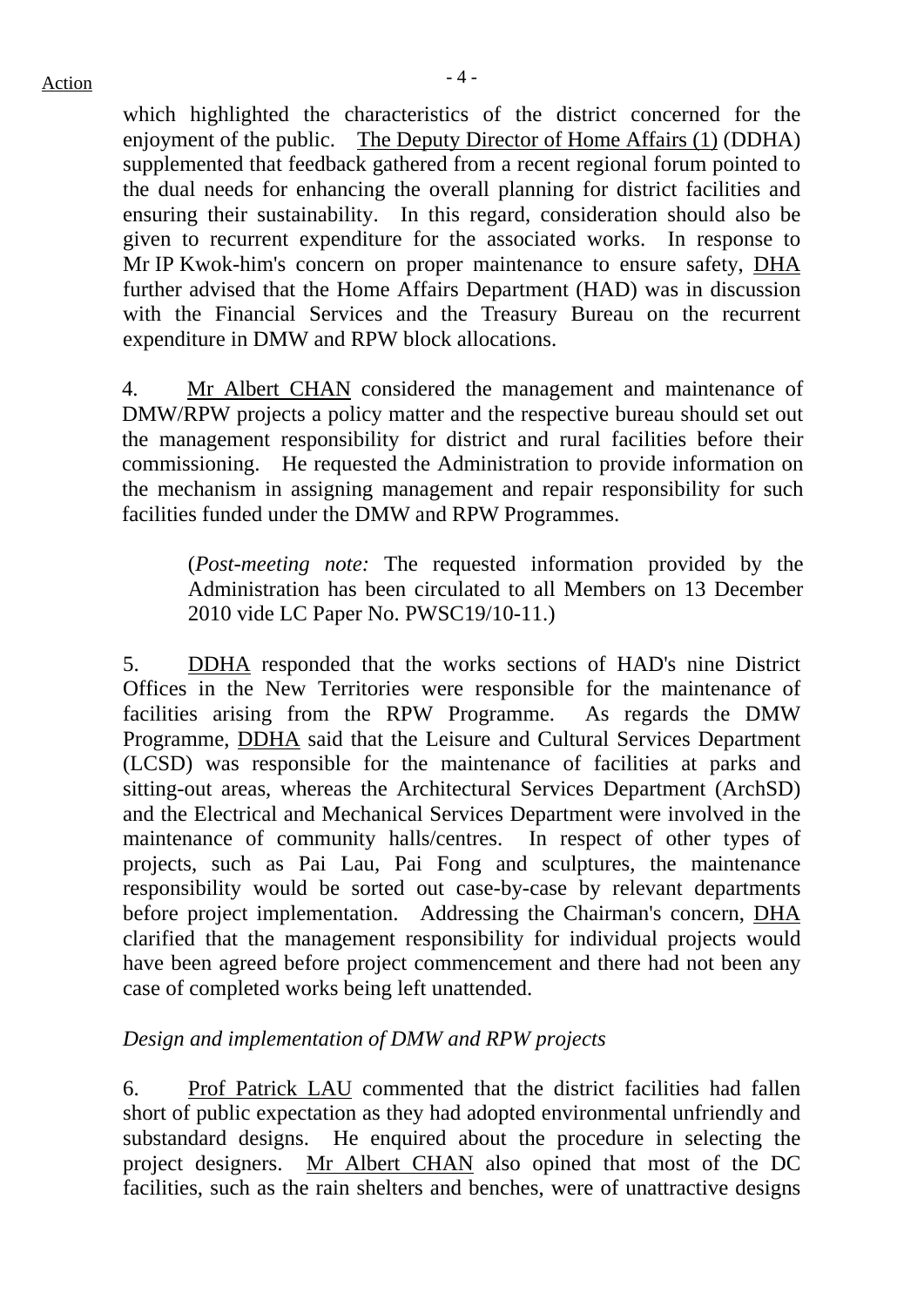despite the high design fees. Noting that some of the designs had been re-used for more than a decade, Mr CHAN urged the Administration to consider hosting open competition for district facilities with a view to selecting more stylish and environmental friendly designs for public facilities at different districts. The Chairman shared the concern about the lack of variety in the design for facilities at different districts and requested the Administration to improve the situation.

7. DHA pointed out that district projects in the past were generally completed within a short timeframe with a small budget to meet the urgent and practical needs of the districts. In recent years, however, the Administration had spent efforts to enhance the aesthetic value and environment-friendliness of the district facilities, such as using wood-like or bamboo-like railings for pedestrian paths in the rural areas to blend with the environment. Referring to Annexes 1 and 2 of PWSCI(2010-11)15, DHA added that more aesthetically pleasing designs for pavilions and rain shelters had been introduced in recent years with professional inputs from the architect-led consultants. The Administration would strive to balance the practical needs of the residents and the enhancement of aesthetic value.

8. Mr Abraham SHEK considered the designs of the pavilions and rain shelters presented in PWSCI(2010-11)15 displeasing and a waste of taxpayers' money. He urged the Administration to draw references from the district facilities in Zhuhai and Zhongshan and incorporate more greening to the projects. DHA stressed that professional inputs from consultants as well as DC members' views had been incorporated in the designs of district facilities. The Assistant Director of Home Affairs (2) (ADHA) supplemented that DC members, who had received views and suggestions from local residents, played a pivotal role in the conceptual design of DMW and RPW projects. Moreover, DCs would take into account various factors such as cost, schedule, design process, choice of materials, and traffic impacts before finalizing the design and inviting tender for the works. Mr SHEK considered that ArchSD should take the lead in project design while making reference to the views of DCs.

9. Ms Starry LEE and Mr IP Kwok-him declared that they were DC members and remarked that the opinions of DC members were important and should be respected in the design process, as these represented the views of the local residents who were users of the facilities. Prof Patrick LAU requested to put on record that he fully respected the views of DC members but he considered it necessary to brief them on the general concept of project design and the need to adhere to original designs. In this connection, Prof LAU expressed concern that no additional fee was paid to contracts involving additional design works. Mr IP requested Prof LAU to share with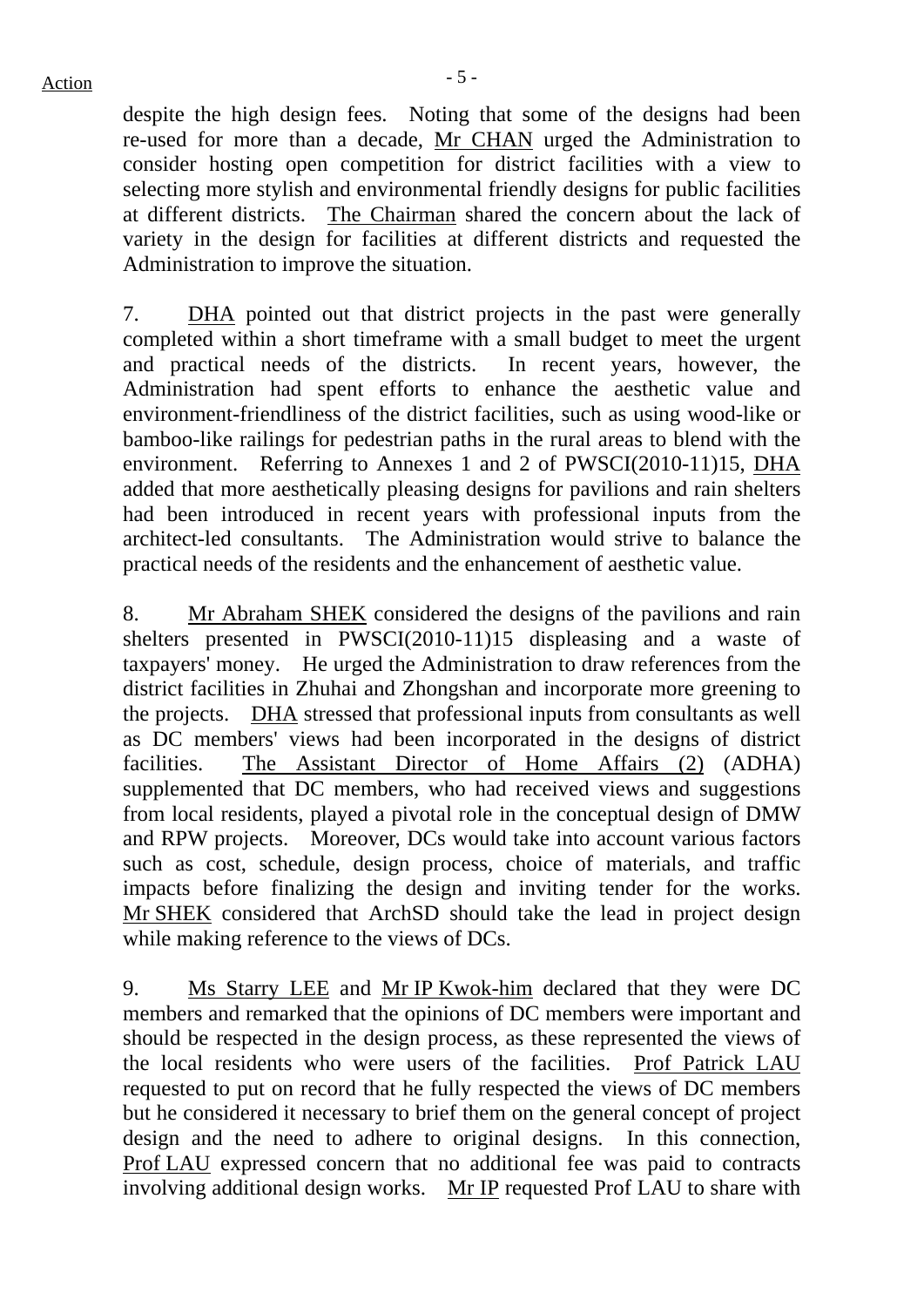$Action$ 

DCs information about architectural planning and design. Mr IP added that the need to amend the project design during works progress involved only a few isolated projects. DHA advised that the contractors under DMW and RPW Programmes had on many occasions exchanged views with DC members on project designs. To stimulate ideas and foster appreciation of new designs, HAD would organize a sharing session for the DCs in the first quarter of 2011. Prof LAU urged DCs to host design competitions and allow DC members and residents to participate in selecting the best design before inviting tenders for the works.

10. Miss Tanya CHAN referred to a recent incident where trees were removed to make way for the maintenance of a slope but there was no resource to re-plant trees after the works. She urged the Greening, Landscape and Tree Management Section established under the Development Bureau to look into the matter. The Deputy Director (Leisure Services), Leisure and Cultural Services Department advised that while greening and landscape works had been funded by the DMW Programme all along, consideration would be given to using the resources more cost-effectively.

11. Mr TAM Yiu-ching expressed concern about the priority set for DMW projects and asked whether any of these were works proposed by DCs but delayed for implementation. DHA responded that there had been some delay when the DMW Programme was first implemented in 2008. Nonetheless, after the teething stage, co-operation between the Administration and the project consultants had become smoother and the overall works progress was satisfactory.

12. Mr WONG Kwok-hing noted that among some 2 400 DMW projects that had been endorsed, only about 1 600 of them had been completed. Similarly, for RPW projects, only about 1 500 out of the 1 700 or so RPW projects endorsed had been completed. He enquired about the reasons for delay and the works which remained outstanding.

13. ADHA clarified that the outstanding projects included those which were taken forward but not yet completed as of time. DHA added that there were also some projects which were still under the preliminary planning phase and not yet endorsed by DCs.

## *Consultancy fee and administrative fee*

14. Mr TAM Yiu-ching noted that the consultancy fee constituted 15% of the project total and questioned whether such arrangement was indeed value-for-money. Sharing similar views about the high consultancy fee, Ms Starry LEE and Mr IP Kwok-him queried whether ArchSD could be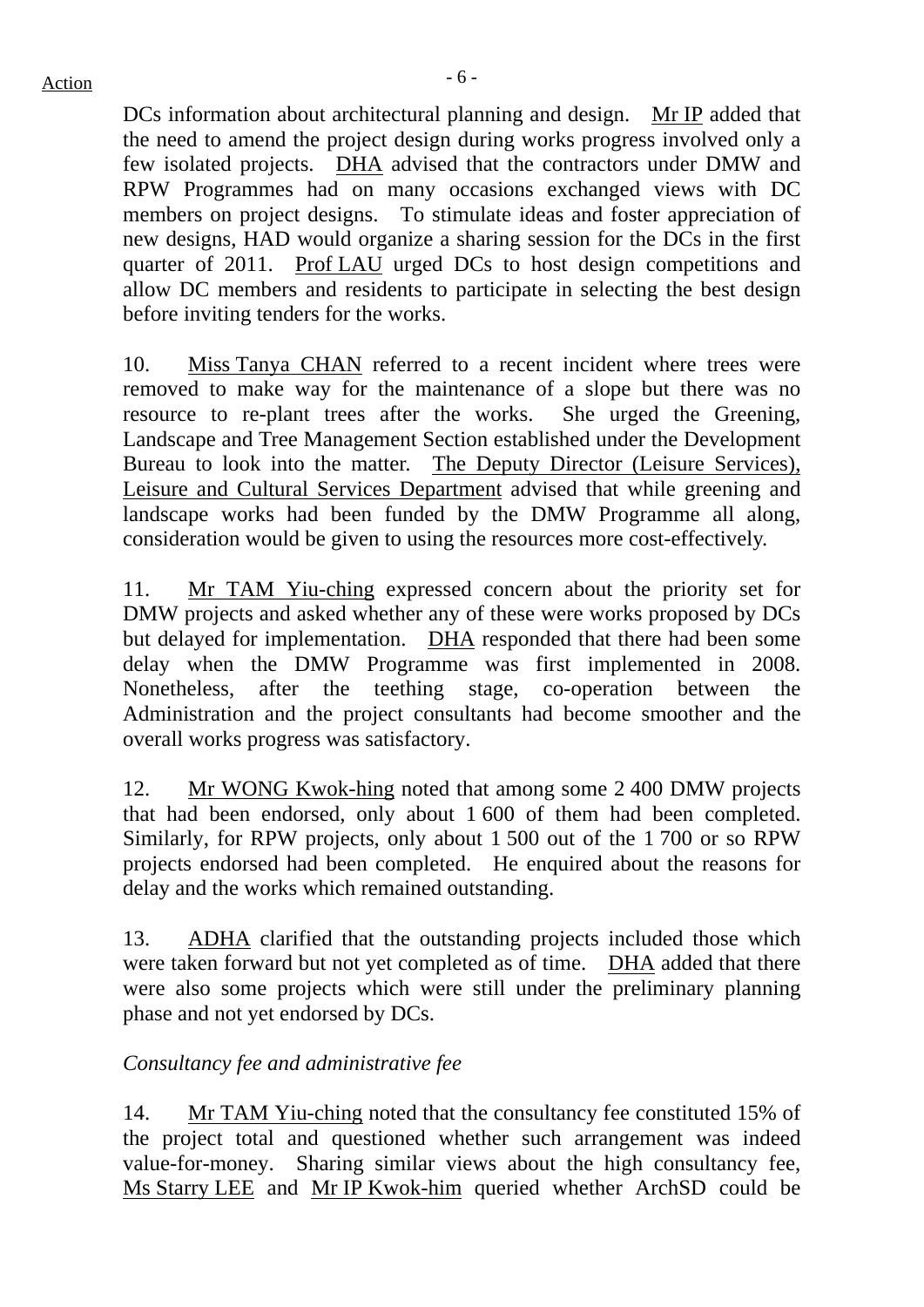$Action$ 

involved in DMW and RPW projects with a view to reducing the consultancy fee. DHA said that there were many DMW and RPW projects and ArchSD would not have the capacity to take up all of them. The consultants for these projects were led by architects who provided important inputs to the design and implementation. DHA added that the consultants were hired through a competitive tendering process at market price. The Assistant Director (Property Services) Architectural Services Department supplemented that at present, ArchSD had been liaising closely with HAD and LCSD to improve the existing facilities at various districts.

15. Miss Tanya CHAN noted that the administrative fee for district projects was rather substantial despite the limited financial provisions for individual items. She enquired whether there was any cap imposed on the administrative fee, and whether various projects could be grouped for tender to achieve economy of scale. DHA responded that DCs were encouraged to invite tender for the projects together so as to reduce cost, produce a more coherent design and benefit from the economy of scale. DHA added that the consultancy fee was included in the contract sum and no additional fee would be paid. Furthermore, an independent quantity surveying consultant, instead of project consultants, was responsible for estimating the project cost to ensure that works would be priced at a reasonable level.

## *Tun Fu fees*

16. Mr Albert CHAN pointed out that contractors had been blackmailed by villagers in rural areas to pay them a sum in the name of Tun Fu fees. Moreover, it had been a common practice that the contractor awarded the contract did not actually carry out the works for the project. Mr CHAN suggested the Administration to consider adding an explicit clause in the tender document and the works contract prohibiting the payment of Tun Fu fees by the contractors without the prior consent of the Government, and that violation of the contract terms would lead to penalty or even suspension of the contractor's licence.

(*Post-meeting note:* The requested information provided by the Administration has been circulated to all Members on 13 December 2010 vide LC Paper No. PWSC19/10-11.)

17. The Assistant Director (Estate Management) (Lands Administration Office/Headquarters) Lands Department responded that in general, projects under the RPW Programme would not involve land acquisition. For some projects, some indigenous villagers might claim for Tun Fu fees in connection with the implementation of public works projects in their areas. All claims for Tun Fu fees had to be fully justified and a list of itemized costs